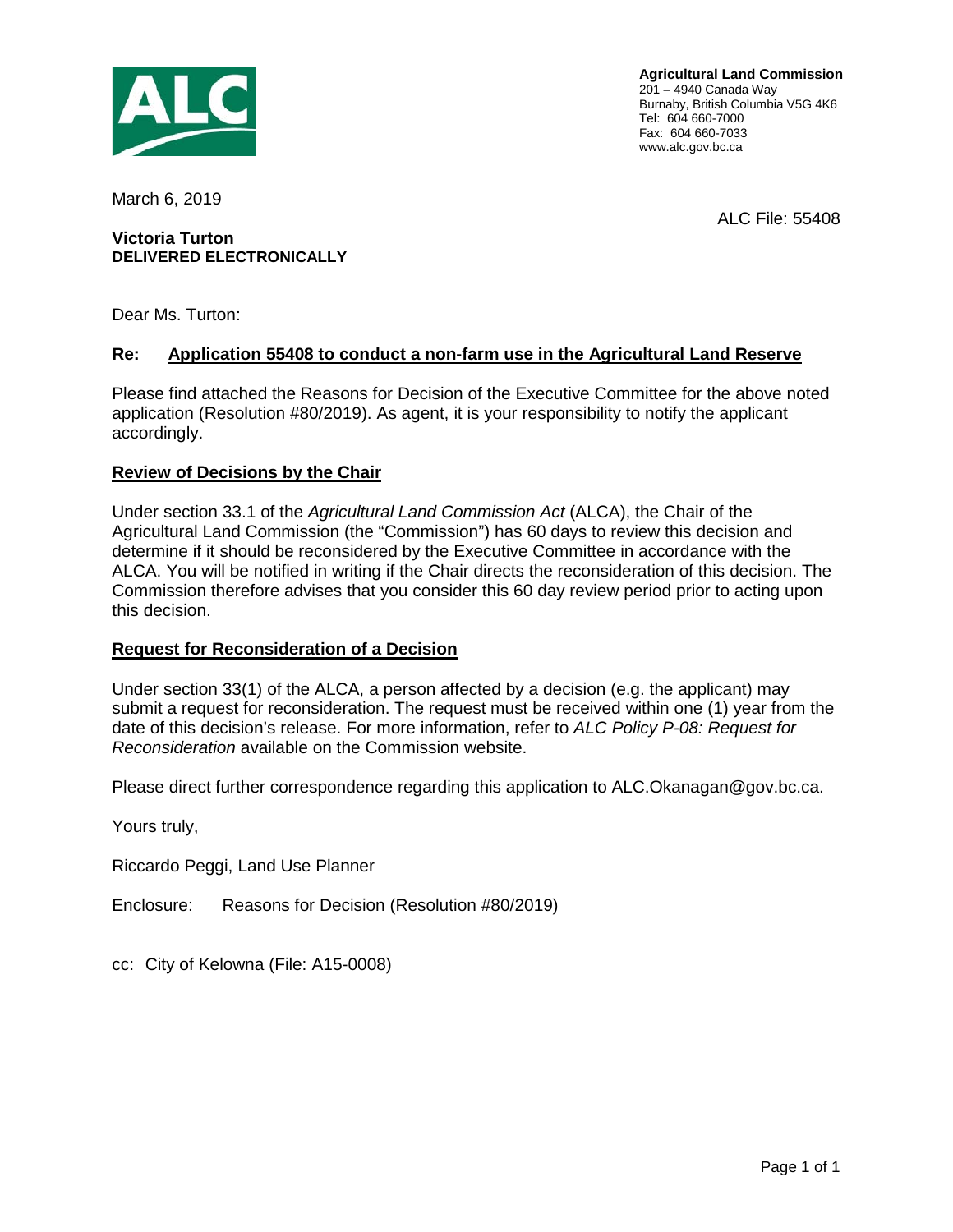

# **AGRICULTURAL LAND COMMISSION FILE 55408 REASONS FOR DECISION OF THE EXECUTIVE COMMITTEE**

**Soil Removal Application Submitted Under s. 20.3(5) of the** *Agricultural Land Commission Act*

| <b>Applicants:</b>          | <b>F. Troy Turton</b><br><b>Laurie Turton</b>                                                                                                                                                                                                        |
|-----------------------------|------------------------------------------------------------------------------------------------------------------------------------------------------------------------------------------------------------------------------------------------------|
| Agent:                      | <b>Victoria Turton</b>                                                                                                                                                                                                                               |
| <b>Property:</b>            | <b>Parcel Identifier: 011-703-172</b><br>Legal Description: Lot 111, Section 3, Township<br>26, Osoyoos Division Yale District, Plan 1247<br>Civic: 3110 Matthews Road, Kelowna BC<br>Area: 5.0 ha                                                   |
| <b>Executive Committee:</b> | Jennnifer Dyson, Chair<br>Linda Michaluk, Island Panel Vice Chair<br>Dave Zehnder, Kootenay Panel Vice Chair<br>Richard Mumford, Interior Panel Vice Chair<br>Ione Smith, South Coast Panel Vice Chair<br><b>Janice Tapp, North Panel Vice Chair</b> |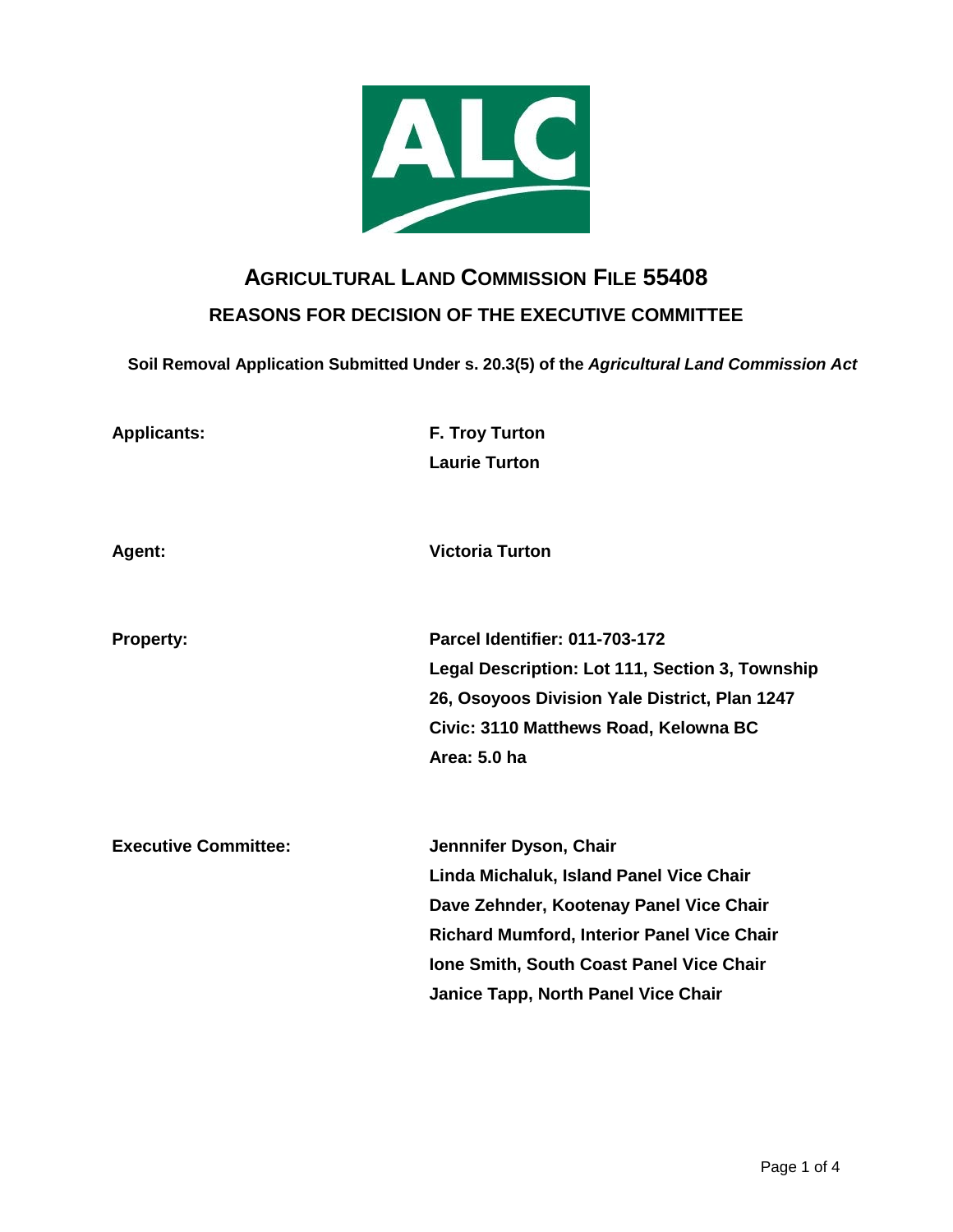

# **OVERVIEW**

- [1] The Property is located within the Agricultural Land Reserve (ALR) as defined in s. 1 of the *Agricultural Land Commission Act* (ALCA).
- [2] The Applicant is applying to the Agricultural Land Commission (the "Commission") to remove approximately 40,000 cubic metres of sand and gravel from approximately 2.8 ha of the Property. The Applicants intend to remove irregular topography on the Property that is prone to frost, and to create a continuous slope topped with finer soils and topsoil for planting apple trees (the "Proposal").
- [3] The issue the Executive Committee considered is whether the proposed extraction and reclamation is necessary to improve the agricultural capability of the Property.
- [4] The Proposal was considered in the context of the purposes of the Commission set out in s. 6 of the ALCA*.* These purposes are:
	- (a) to preserve the agricultural land reserve;
	- (b) to encourage farming of land within the agricultural land reserve in collaboration with other communities of interest; and,
	- (c) to encourage local governments, first nations, the government and its agents to enable and accommodate farm use of land within the agricultural land reserve and uses compatible with agriculture in their plans, bylaws and policies.

## **EVIDENTIARY RECORD**

[5] The Proposal along with related documentation from the Applicants, Agent, local government, third parties, and Commission is collectively referred to as the "Application". All documentation in the Application was disclosed to the Agent in advance of this decision.

## **EVIDENCE AND FINDINGS**

[6] This Application was submitted on July 16, 2015 and was forwarded to the Commission by the City of Kelowna on May 13, 2016. Subsequently, on February 22, 2019, the ALCA was amended and changes were made to its regulations. While the application was submitted under the former s. 20(3) of the ALCA, the Executive Committee has considered it under s.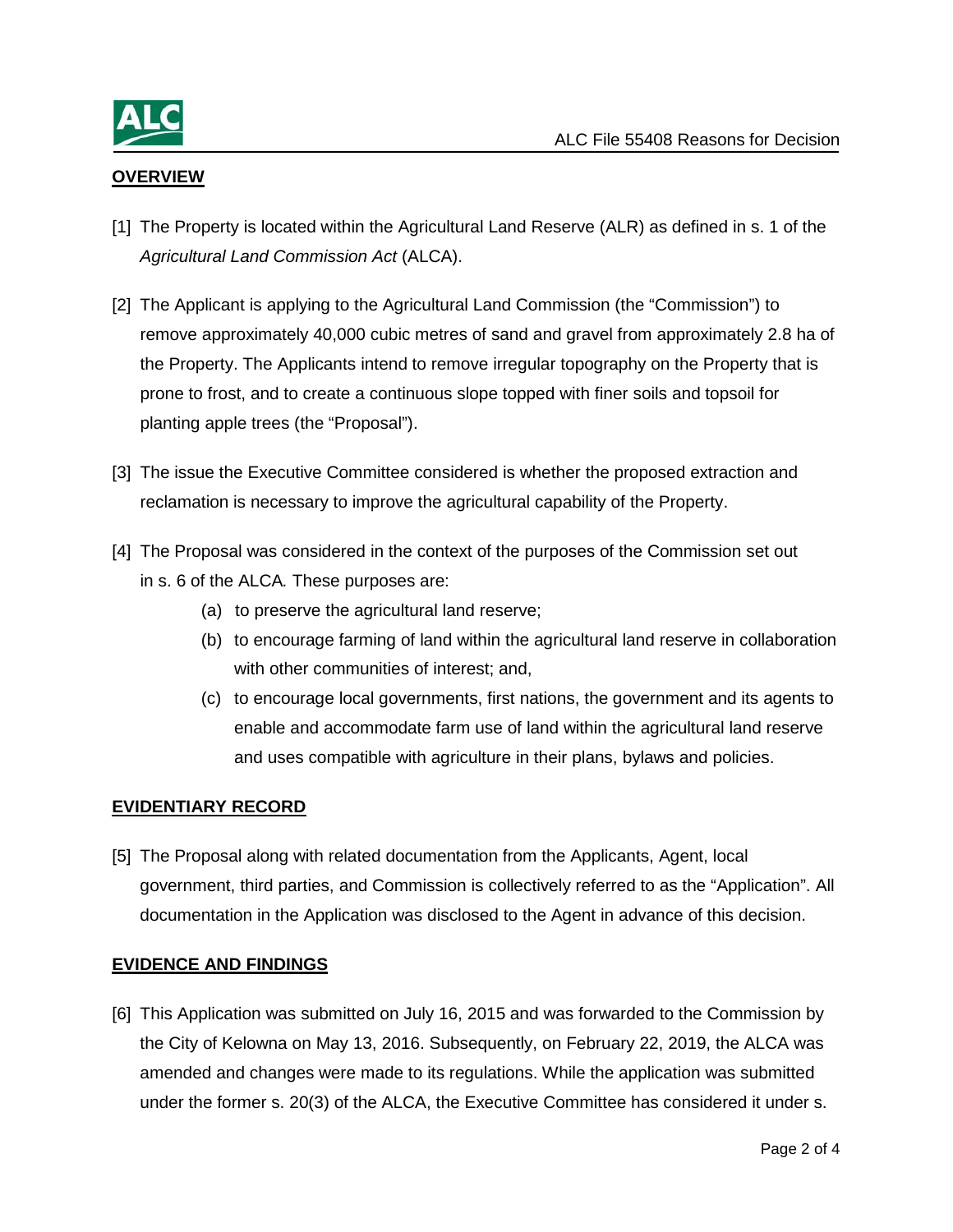20.3(5) of the ALCA as amended. The considerations to be weighed by the Executive Committee on this Application are unchanged.

# **Issue: Whether the proposed extraction and reclamation is necessary to improve the agricultural capability of the Property.**

[7] To assess agricultural capability on the Property, the Executive Committee referred in part to agricultural capability ratings. The ratings are identified using the BC Land Inventory (BCLI), 'Land Capability Classification for Agriculture in B.C.' system. The improved agricultural capability ratings applicable to the Property are Class 2 and Class 3, more specifically  $(4:3A - 4:3AP - 2:2A).$ 

Class 2 - land is capable of producing a wide range of crops. Minor restrictions of soil or climate may reduce capability but pose no major difficulties in management.

Class 3 - land is capable of producing a fairly wide range of crops under good management practices. Soil and/or climate limitations are somewhat restrictive.

The limiting subclasses associated with this parcel of land are A (aridity), and P (stoniness).

- [8] Based on the agricultural capability ratings, the Executive Committee finds that the Property has prime agricultural capability.
- [9] In addition, the Executive Committee received a professional Agrologist's report, prepared by Wayne A. Blashill, and dated April 4, 2018 (the Blashill Report"). The Blashill Report submits that "*the net effect of the gravel extraction will be to improve the agricultural capability of the site. Topsoil replacement will be augmented by soil salvaged from an offsite*  source. This will further increase soil fertility and enhance the farm. The 3.4 ha portion will *have a best improved rating of Class (1ATP) due to aridity, slope and stoniness*".
- [10] The Executive Committee considered whether the proposed extraction and reclamation is necessary to improve the agricultural capability of the Property. The objective of the gravel extraction is to diminish the undulating surface of the Property and to remove several frost pockets. The Executive Committee considers that the extraction of 30,000-40,000 cubic metres of material over five years is an excessive measure to resolve purported topographic